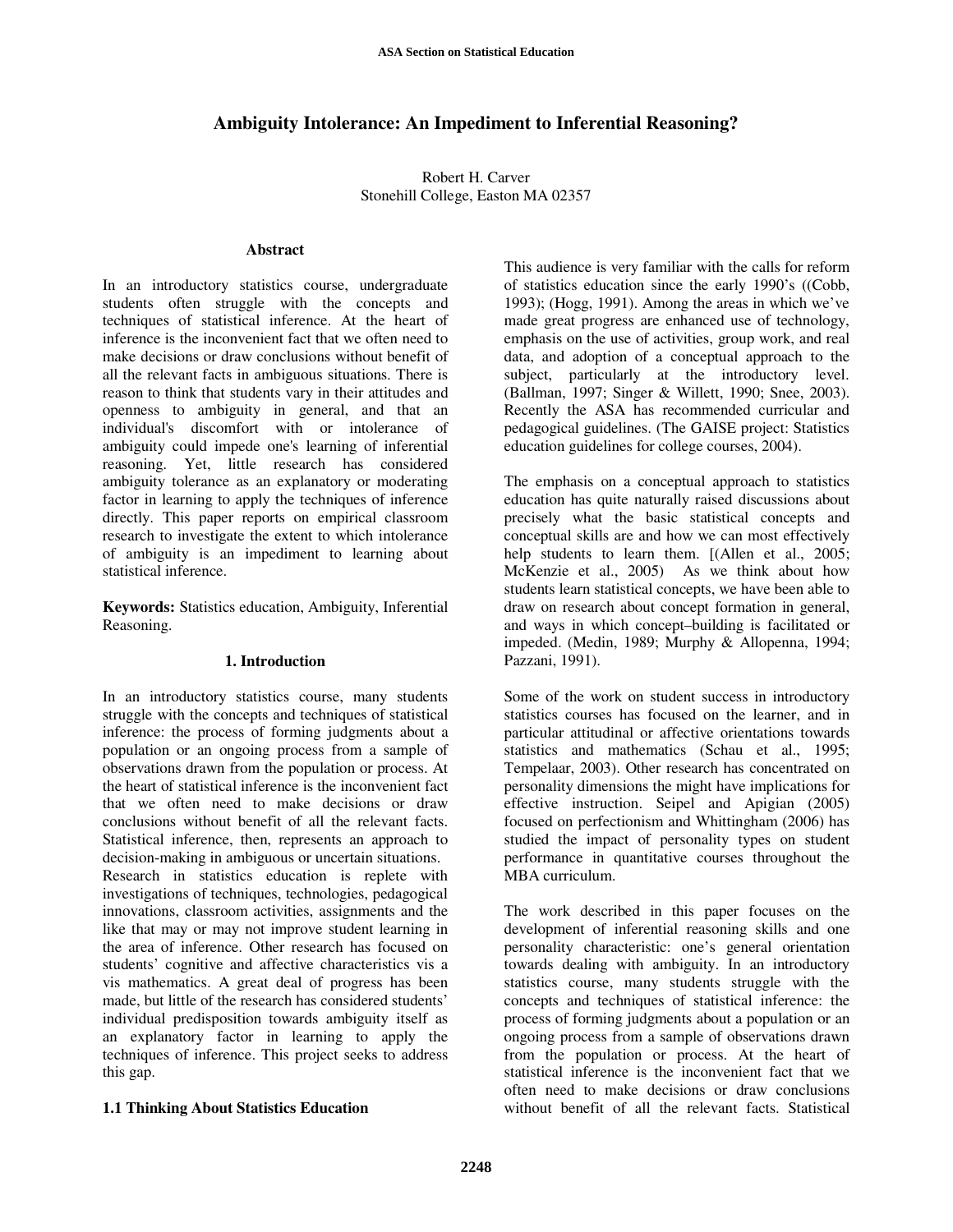inference, then, represents an approach to decisionmaking in ambiguous or uncertain situations. It seems reasonable to ask if an individual's orientation towards ambiguity affects his/her development of inferential reasoning skill. On the one hand, an intolerance of or distaste for ambiguity in general might tend to enhance the appeal of statistical methods that offer a means of coping with ambiguity. On the other hand, intolerance of ambiguity itself might create a roadblock that impedes the learner from seriously engaging the study of inferential reasoning.

# **1.2 Tolerance of Ambiguity**

Frenkel-Brunswick formally introduced the concept of ambiguity tolerance as a personality attribute (Frenkel-Brunswik, 1948). She suggested that when an individual is particularly intolerant of ambiguity, ambiguous situations are sources of conflict and anxiety. One coping strategy for such individuals is rigid adherence to preconceived notions or prejudices. Faced with evidence that is contrary to preconceptions, as a means of avoiding the conflict and anxiety, such individuals might not perceive or process the new evidence, continuing instead their rigid adherence to the initial conception.

MacDonald (1970) clarified the difference between a rigid personality and one intolerant of ambiguity in this way: "Once having accepted an answer, the former will tenaciously (i.e., rigidly) hold on to it, even in the face of new contradictory evidence. The latter, on the other hand, may easily exchange the held belief for a better one" (792).

Over the years there has been considerable work refining the construct, and extending it by suggesting contingency models or applying it to groups (Budner, 1962; Curley et al., 1986; Durrheim & Foster, 1997; Frenkel-Brunswik, 1948; Furnham & Ribchester, 1995). By 1995 Furnham & Ribchester summarized the concept in this way:

> Ambiguity tolerance (AT) refers to the way an individual (or group) perceives and processes information about ambiguous situations or stimuli when confronted by an array of unfamiliar, complex, or incongruent clues. AT is a variable that is often conceived on an unidimensional scale. The person with low tolerance of ambiguity experiences stress, reacts prematurely, and avoids ambiguous stimuli. At the other extreme of the scale, however, a person with high tolerance for ambiguity perceives ambiguous situations/stimuli as desirable, challenging,

and interesting and neither denies nor distorts their complexity or incongruity. (179)

Some researchers think of AT as a personality trait while others conceive of it as a "cognitive and perceptual process favored by certain individuals." For example Durrheim and Foster challenge the view that AT is a generalized personality trait, finding evidence to suggest that manifestations of AT are related to the content of a particular situation (Durrheim & Foster, 1997). AT is also sometimes connected to psychological dimension of Openness in the "Big Five" structure, which also includes need for variety and preference for complexity, nontraditional attitudes and behavior flexibility. (Hogan et al., 2004)

Note that this understanding of ambiguity differs from that commonly used in decision theory. There, though not universally adopted, it tends to refer to decision situations in which the probability of success (or the appropriate distribution) is unknown to the decisionmaker (Curley et al., 1986; Ellsberg, 1961; Keren & Gerritsen, 1999). The literature on this topic frequently describes and seeks to explain predictable avoidance of ambiguity.

As the concept of ambiguity tolerance has evolved, so have efforts at measurement. Budner (op. cit), with ongoing refinements and alternative approaches. (Benjamin et al., 1996; Budner, 1962; Durrheim & Foster, 1997; Furnham, 1994; Furnham & Ribchester, 1995; Grenier et al., 2005; Keren & Gerritsen, 1999; Kirton, 1981; MacDonald, 1970; McLain, 1993; Norton, 1975). Furnham (1994) examined four commonly used scales to compare reliabilities and complexity. The four scales were those devised by Budner, Walk (preceded Budner—1952), Rydell (Rydell, Rydell/Rosen/MacDonald), and Norton. In terms of reliability, Budner's and Walk's scale were weakest, with reliabilities of 0.59 and 0.58, respectively. Norton had the highest reliability coefficient of the four (0.89) and RRM was reasonably high at 0.78. These four scales variously detect 3 to 6 factors related to ambiguity tolerance, with Walks having fewest. None of the four scales studied show a factor structure as simple as tolerance versus intolerance of ambiguity.

Nearly contemporaneous with Furnham's review of the available scales was McLain's MSTAT-I (Muliple Stimulus Types Ambiguity Tolerance) which represented an effort to address some of known problems and weaknesses in earlier scales (McLain, 1993). McClain reported a reliability of 0.86 and empirical support for a single factor of "general tolerance for ambiguity" (p. 186).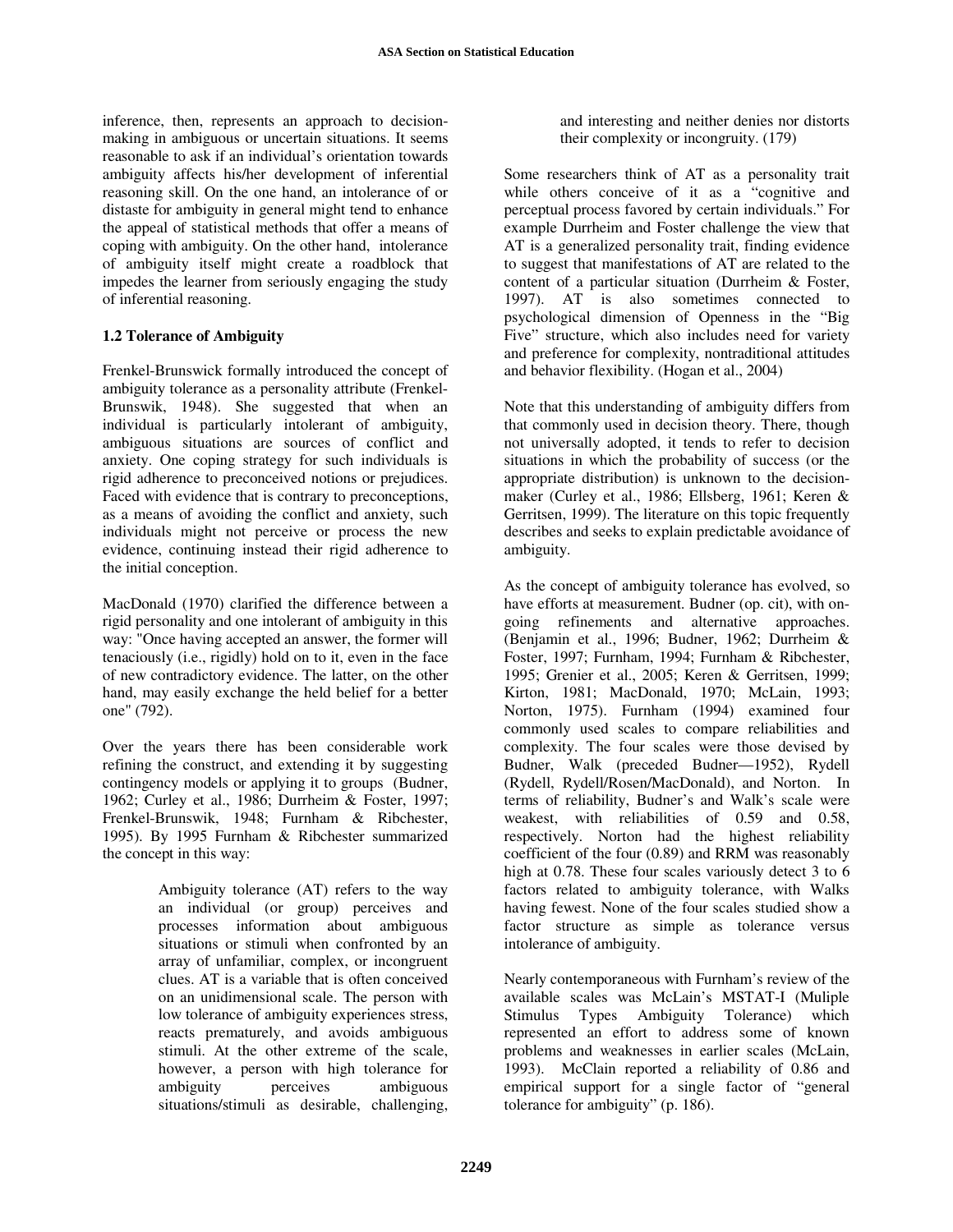These scales have been applied in a wide variety of contexts, including the relationships of ambiguity tolerance and:

- course perfectionism in introductory statistics (Feinberg & Halperin, 1978);
- conceptual formation of causal relationships (Friedland & Keinen, 1991);
- magical thinking (Keinen, 1994);
- integrative processing of learning among undergraduates (Johnson et al., 1995);
- political orientation among university students in Israel (Filberg & Ressler, 1998);
- coping with uncertainty (Stoycheva, c2001);
- work satisfaction (Wittenburg & Norcross, 2001)
- academic success of undergraduates (Boyd, et al., 2003);
- need for course structure among students (deRoma, et al., 2003);
- leadership (Lane & Klenke, 2004);

### **2. Research Question and Hypotheses**

Grenier et al. (2005) report Bhushan & Amal's (1986) summary as identifying three observable reactions as manifestations of ambiguity intolerance:

- 1. Cognitive reactions, which include such responses which indicate a tendency on the part of the individual to perceive an ambiguous situation rigidly in black or white.
- 2. Emotional reactions, which refer to expressions of uneasiness, discomfort, dislike, anger and anxiety in response to an ambiguous situation.
- 3. Behavioral reactions, which refer to responses which indicate rejecting or avoiding an ambiguous situation.

Inasmuch as inferential reasoning requires the adoption of a structured approach to integrating information in often ambiguous situations, it is plausible that the reactions cited here might interfere with mastery of inferential topics in introductory statistics. As noted above, the fundamental questions in this research revolve around the possible relationship an individual's tolerance for ambiguity and that same individual's success in building facility with inferential reasoning. The earlier discussion also noted that it is theoretically reasonable to anticipate that low tolerance for ambiguity could either impede or enhance the development of inferential reasoning. Therefore, the research hypotheses are non-directional.

**H1**: Students' tolerance for ambiguity will, other factors being equal, affect their success in tasks requiring inferential reasoning.

**H2**: Among students with low tolerance for ambiguity, effort expended during the course will have a significantly different impact on their success in tasks requiring inferential reasoning in comparison to students with high tolerance for ambiguity.

The study controls for several other factors including students' prior study of statistics, Math SAT scores, and the level of effort demonstrated throughout the course. Additionally, about one fourth of the subjects completed the introductory statistics course in conjunction with a Learning Community (described below), and the Learning Community environment may have had an impact on their development of reasoning skills.

Without laying out formal hypotheses about these variables, one should reasonably expect that prior study of statistics, Math SAT scores, and level of effort should also have a positive relationship to demonstrated skill in inferential thinking.

### **Methodology**

### **2.1 Participants**

The subjects in this study were 48 students enrolled in two sections of an introductory course in applied statistics for Business at Stonehill College in the spring semester 2006. Sixteen of the students elected the course as part of a Learning Community (LC) that consisted of two other courses: Epidemiology and an integrative seminar entitled "Calculated Risks." There were no prerequisites for any of the Learning Community courses. College-wide all sophomore students complete a Learning Community—a cluster of two related courses with a specially designed integrative seminar that treats themes common to both courses. The students simultaneously enroll in all three classes which are taught by two members of the faculty. The sixteen LC students encountered reading, assignments, instruction, and discussion touching broadly on statistical issues and thinking in both the epidemiology and seminar classes, as well as in the statistics course. The other 32 students were primarily first-year business students fulfilling a departmental quantitative reasoning requirement.

### **2.2 Measurements**

All of the measurements and tasks were embedded within the course, either in the form of routine credit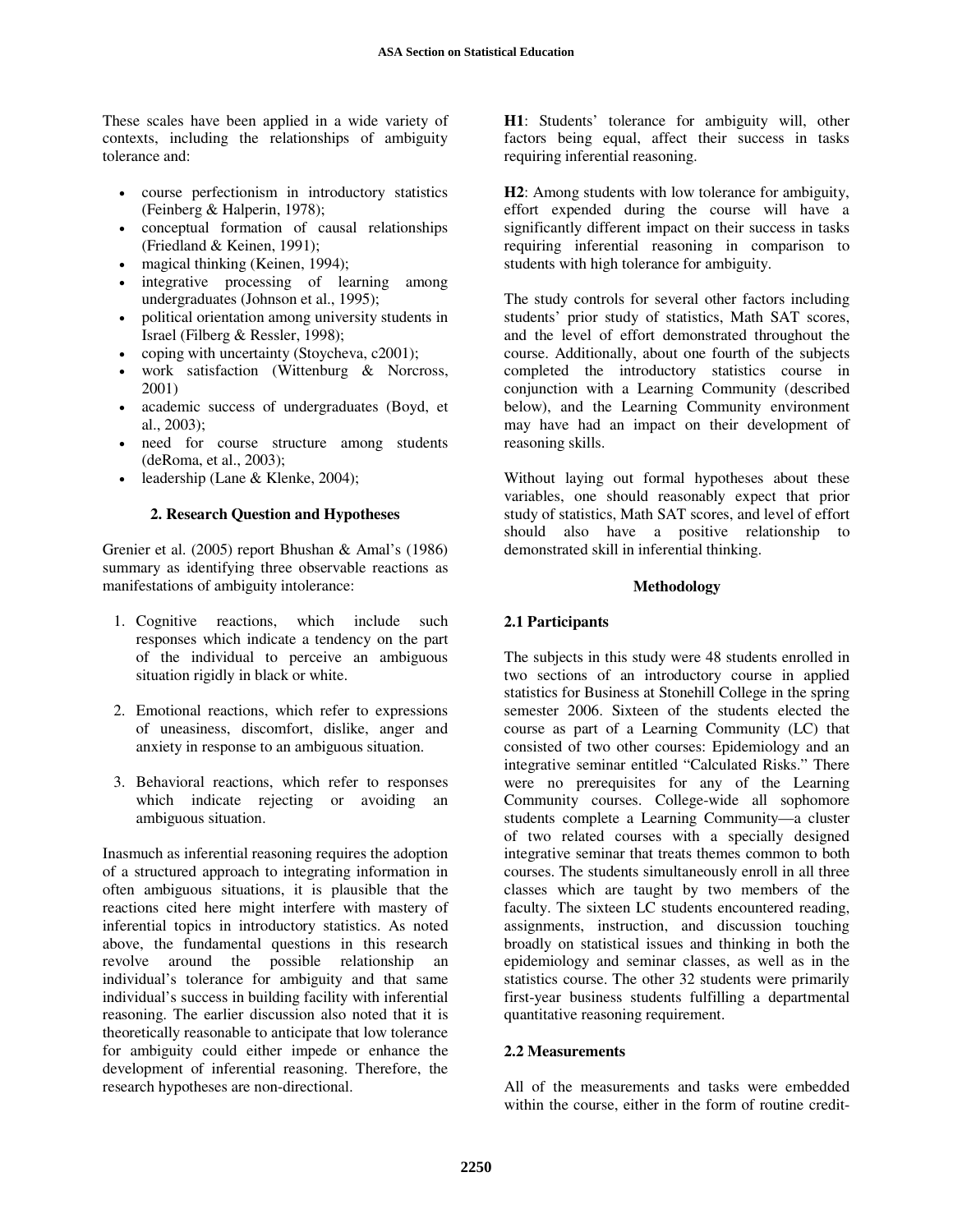bearing activities (e.g. homework assignments, quizzes, exam questions) or survey instruments completed in class and debriefed as examples of data collection and survey design. The research design was reviewed and approved by the College Institutional Review Board, and students were provided with the following disclosure both on the course syllabus and in class.

### Disclosure of Research Participation

During the term, you will be asked to participate in some surveys or other data gathering activities as part of a larger research study that I am conducting. Participation in the study will not adversely affect your course grade; however there are incentives to participate. By the end of the course I will explain the nature of the study, but I cannot do so early in the course because that might bias the study.

### *2.2.1 Ambiguity Tolerance (AT) scale*

Early in the term, students completed a paper-andpencil form of McLain's MSTAT-I instrument (1993) as the operational measure of ambiguity tolerance. This is a 22-item questionnaire with each question eliciting a response on a seven-point Likert scale. Ten of the items are reverse-scored, and in this sample Cronbach's alpha was 0.897, quite similar to McLain's published alpha of 0.86. For the analysis reported in this paper the AT scale was dichotomized at its median score, and students are coded as being tolerant or intolerant of ambiguity.

In the first week of the term and in the final class sessions, students completed an on-line pre- and posttest of statistical thinking. These were the Comprehensive Assessment of Statistics (CAOS) scales developed by the ARTIST team at the University of Minnesota (delMas et al., 2003). This particular scale assesses a variety of skills and concepts in elementary descriptive and inferential statistics. For each student a difference score has been computed, and this score will serve as a 'third party' metric for the student's comprehensive achievement in the course.

### *2.2.2 Dependent variable*

A review of the literature surfaced no standard instrument specifically designed to measure inferential reasoning, though the challenges of measurement of conceptual understanding in statistics have been documented (Konold, 1995). The CAOS improvement

score cited above does not differentiate inferential reasoning from other forms of statistical thinking.

During the semester, students completed a series of tasks that require inferential thinking. These tasks were all embedded within both closed- and open-ended questions in credit-bearing quizzes and exams. Each of these tasks was scored independently with students' names blinded, and the scores were factor-analyzed into a single scale; that scale becomes the dependent variable in this study.

The CAOS difference score did not show a significant correlation with this Inferential Reasoning scale; however the IR scale does have significant correlations both with the CAOS pretest  $(r = 0.472)$  and posttest  $(r = 0.472)$  $= 0.566$ ). These correlations provide limited validation of the scale as a measure in this study.

### *2.2.2 Covariates*

*Effort*: Naturally we expect performance differences to be affected by the level of effort students exert during a course. An effort scale was developed based on three variables: regularity of attendance, points earned on homework problem sets, and peer assessments of participation in a semester-long team project. These are small classes and attendance is recorded regularly (if not quite daily) by the instructor. Homework problem sets count as only five percent of the course grade, and are assigned as learning exercises. In general, a student's homework average largely reflects the care and effort devoted to the assignments more than it gauges ability or mastery. Finally, at the conclusion of the semester there is a problem on the final exam (worth 5 points) asking each student to provide a confidential assessment of the level of effort devoted by each member of their team during the major course project assignment. Students are informed that, based on the scores and intra-team agreement on scoring, individual student project grades are adjusted upward or downward. Therefore, there are incentives to be frank in their judgments. All of the effort components were factor analyzed and normalized to a scalar with mean 0 and standard deviation 1.

*Controls*: Finally, four variables were included as controls: Learning Community (LC) participation, Gender, prior college-level coursework in statistics and self-reported Math SAT scores. The LC control was introduced because of the special nature of the LC experience with common themes and examples occurring in three courses, as well as the fact that the two statistics sections used difference statistical software (SAS Learning Edition 2.0 in the LC and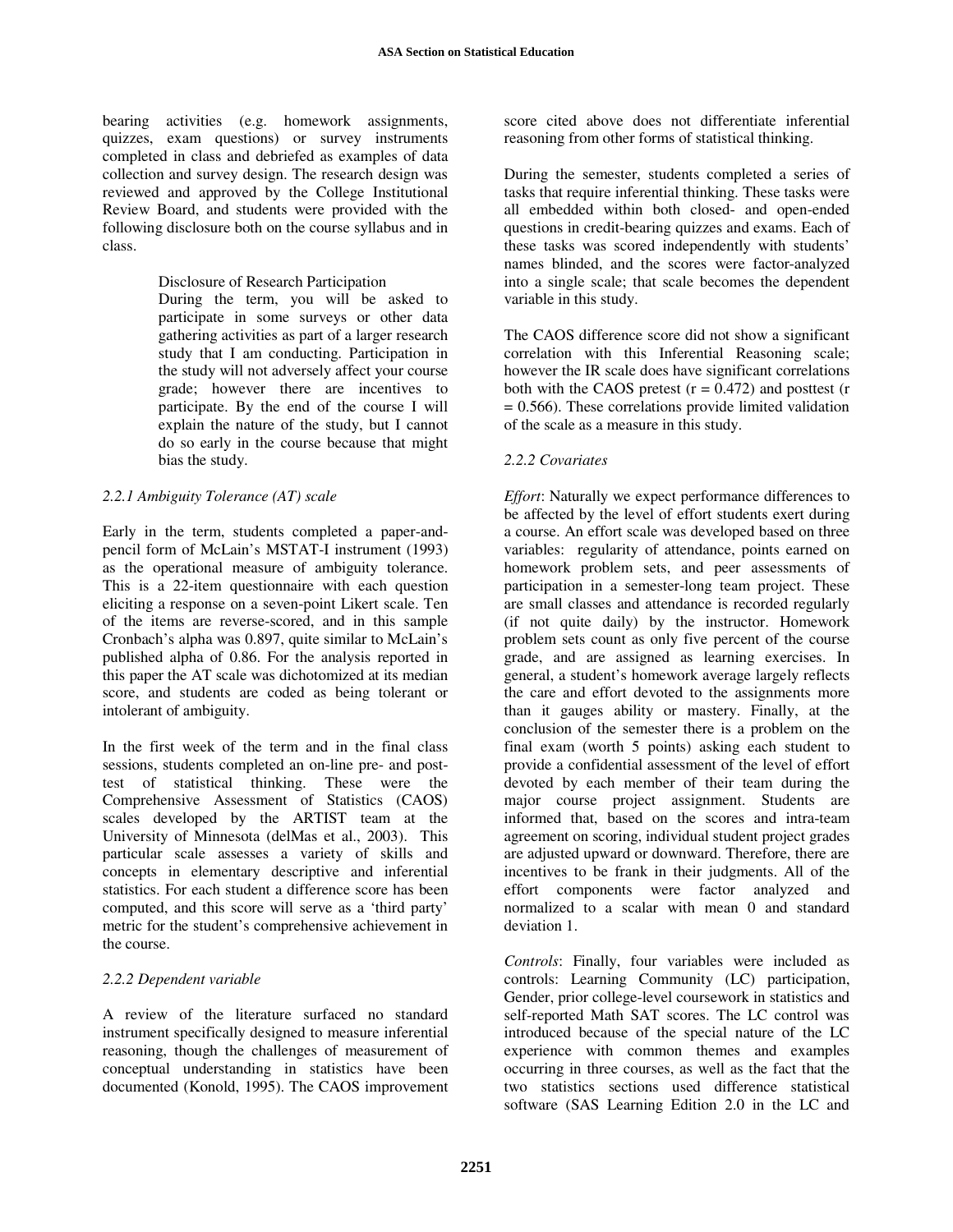Minitab 14 in the other section), and that most LC students were sophomores while the others were almost all freshmen. It was reasonable to expect that students in the LC section might have had an advantage over the others; at any rate their learning experience was different.

#### **3. Analysis and findings**

Table 1 reports the basic descriptive statistics for the variables used in this analysis. The two sections were evenly balanced between women and men. Two of the initial 48 students withdrew from the course during the semester, one male and one female. Both were in the non-LC section of the course. MSAT scores were not reported by 9 of the remaining 46 students. Somewhat surprisingly, 43% of the students reported some prior formal coursework in statistics.

| <b>Variable</b>   | N  | $N^*$          | <b>Mean</b> | <b>StDev</b> | Median |
|-------------------|----|----------------|-------------|--------------|--------|
| InfScale          | 46 | 2              | 68.54       | 13.82        | 71.12  |
| (dependent)       |    |                |             |              |        |
| AmbTolD<br>$(0 -$ | 46 | 2              | 0.50        | 0.51         | 0.50   |
| 1)                |    |                |             |              |        |
| PrevCourse        | 46 | 2              | 0.43        | 0.50         | 0.00   |
| $(0-1)$           |    |                |             |              |        |
| <b>MSAT</b>       | 39 | 9              | 612.82      | 54.38        | 600.00 |
| Effort            | 46 | $\overline{c}$ | 0.00        | 1.00         | 0.24   |
| $LC(0-1)$         | 46 | $\overline{c}$ | 0.43        | 0.50         | 0.00   |
| Female $(0-1)$    | 48 | 0              | 0.42        | 0.50         | 0.00   |
| -----             | .  | $-1$ . $-1$    | $\sim -1$   | . .          |        |

**Table 1: Descriptive Statistics of Variables in Model** 

Examination of the bivariate correlations among the independent variables reveals no significant correlations at all; thus there is little potential for multicollinearity. Table 2 reports the correlations between the Inference Scale (dependent) and each of the independent variables described above.

Among the bivariate correlations, only the Effort scale and the binary Female variables have significant correlations with the Inference Scale at the 0.05 significance level, and the self-reported Math SAT score is significant at the 0.10 level. The other variables bear no direct linear relationship with the inferential reasoning scale.

To test the research hypotheses, two multiple regression models were fitted. The estimated parameters of these models are shown in Tables 3 and 4. Preliminary analysis revealed that neither the gender nor the LC controls were statistically significant, so they were dropped from the analysis.

|             | InfScale |  |
|-------------|----------|--|
| AT          | $-0.172$ |  |
|             | 0.254    |  |
|             |          |  |
| PrevCourse  | 0.104    |  |
|             | 0.493    |  |
|             |          |  |
| <b>MSAT</b> | 0.300    |  |
|             | 0.063    |  |
|             |          |  |
| Effort      | 0.612    |  |
|             | 0.000    |  |
|             |          |  |
| LC          | 0.043    |  |
|             | 0.776    |  |
|             |          |  |
| Female      | 0.401    |  |
|             | 0.006    |  |

**Table 2: Correlations (p-values in second row)** 

| <b>Variable</b>    | Coeff    | <b>Signif</b> |
|--------------------|----------|---------------|
| Intercept          | 9.700    | 0.580         |
| AT                 | $-5.201$ | 0.086         |
| PrevCourse         | 7.854    | 0.021         |
| <b>MathSAT</b>     | 0.096    | 0.001         |
| Effort             | 10.225   | 0.000         |
| F                  | 11.73    | 0.000         |
| Adj R <sub>2</sub> | 0.530    |               |

**Table 3: Results for H1 Regression** 

Recall the two research hypotheses:

**H1**: Students' tolerance for ambiguity will, other factors being equal, affect their success in tasks requiring inferential reasoning.

**H2**: Among students with low tolerance for ambiguity, effort expended during the course will have a significantly different impact on their success in tasks requiring inferential reasoning in comparison to students with high tolerance for ambiguity.

In the first regression we find support for H1 at the 10% significance level: students with low tolerance for ambiguity  $(AT = 0$  condition), after controlling for prior coursework, level of effort and Math SAT score, tended to score higher on the inferential reasoning scale than did their peers who were classified as tolerant of ambiguity. The significant negative coefficient on the AT variable indicates that high ambiguity tolerance was associated with lower performance on the inferential reasoning scale items. Residual analysis revealed no concern with leastsquares assumptions.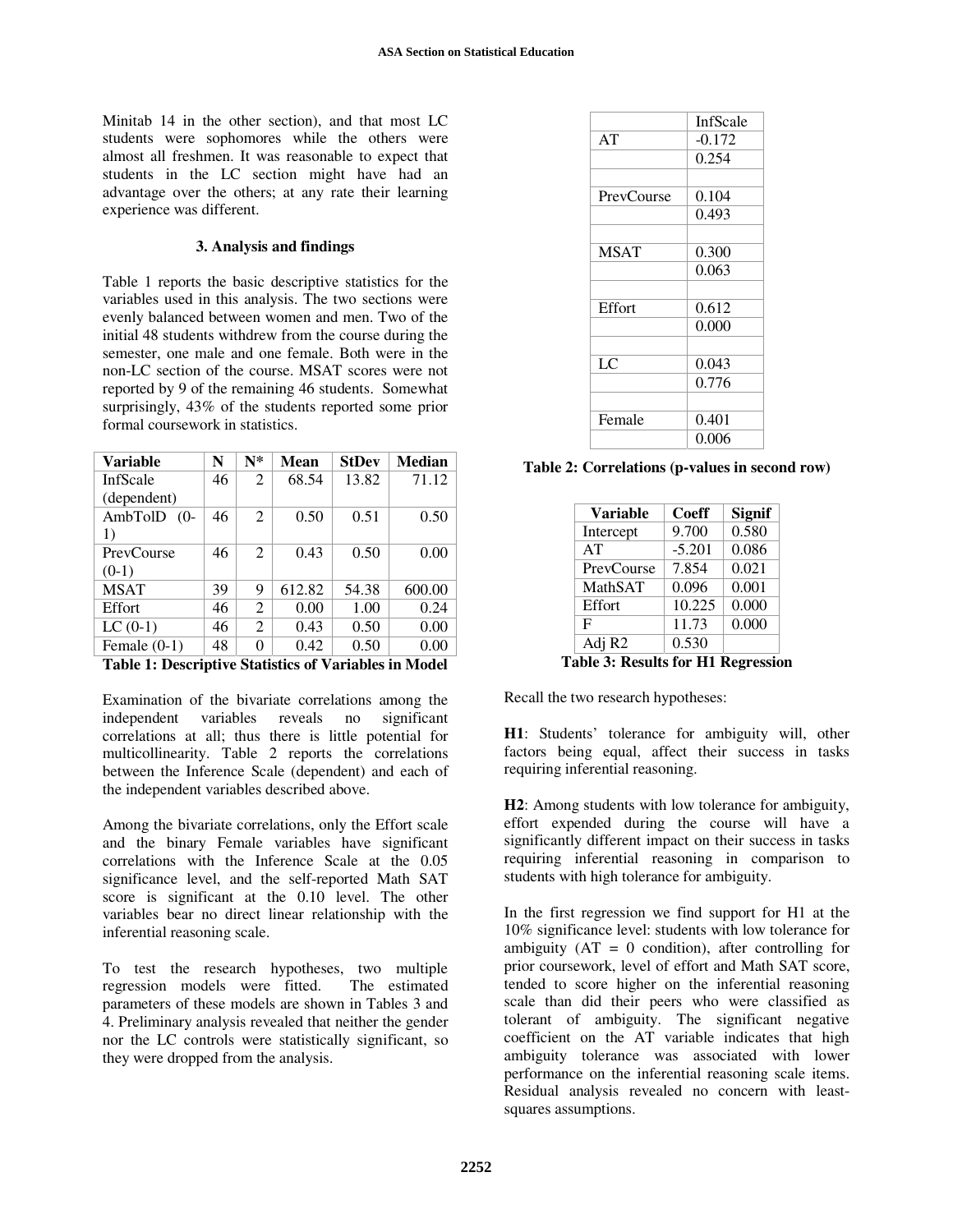Due to the students who did not report SAT scores, the regression was rerun without the MathSAT variable thereby increasing *n*, and the result held up. The dichotomized AT variable showed a significant negative coefficient.

To test the second hypothesis, the following model was fitted:

Infscale =  $\beta_0 + \beta_1$  AT +  $\beta_2$ Prev +  $\beta_3$ MSAT +  $\beta$ **Effort +**  $\beta$ EffortxAT +  $\varepsilon$ 

| <b>Variable</b>    | <b>Coeff</b> | <b>Signif</b> |
|--------------------|--------------|---------------|
| Intercept          | 7.340        | 0.654         |
| AT                 | $-5.307$     | 0.062         |
| PrevCourse dummy   | 8.025        | 0.012         |
| MathSAT            | 0.100        | 0.001         |
| Effort             | 6.655        | 0.004         |
| Effort x AT        | 7.127        | 0.019         |
| F                  | 12.00        | 0.000         |
| Adj R <sub>2</sub> | 0.591        |               |

**Table 4: Results for H2 Regression** 

Once again, the LC and Gender control variables were dropped from the analysis owing to lack of significance, and again the AT variable has a significant (at the 10% level) negative coefficient. The interaction term is positive and significant as well: students with high tolerance who apply effort can overcome the initial "setback" expressed by the AT variable. Because the effort scale has a zero mean and standard deviation of 1 (but far from normal in shape), a full unit change in Effort is a tall order. Nonetheless, under the low AT condition Effort has a coefficient equal to 6.655; for high-AT students the impact of effort is more than doubled to a coefficient value of  $(6.655 + 7.127) = 13.782$ . This analysis also supports the proposition that effort has a differential impact for students high and low in ambiguity tolerance.

As in the case of the first regression graphical analysis of the residuals revealed no clear violations of the least squares assumptions.

### **4. Discussion and Future Research**

This project has adduced some limited evidence that students with low ambiguity tolerance may more successful develop the skills related to inferential reasoning. The author's initial suspicion was counter to this result: that ambiguity intolerance would function as an impediment to inferential thinking because discomfort with incomplete information represented by a sample and with the very conventions of statistical

inference that leave us with conditional conclusions. In this particular study though we find the opposite result, perhaps due to the fact that the methods of inference provide a "way out" of the ambiguity intolerance trap. Inferential cases are inherently uncertain and ambiguous, and these methods are established protocols for navigating through the uncertainty.

Surely there are areas for improvements to this study and extensions of the current research. This was reasonably small sample and the use of two different courses muddied the issues. The use of an untested scale for inferential thinking leaves open questions as to whether these results can be validated by others. Perhaps more importantly this study converted the McLain ambiguity intolerance scale into a binary variable with the attendant loss of information.

Further investigations should make use of alternative and more precise measures of performance in the realm of inferential reasoning as well as continuous ambiguity tolerance scale scores. Naturally a larger sample would be preferable paper using CAOS scale scores as dependent variable.

# **Acknowledgements**

The author acknowledges the cooperation of the participating student subjects, as well as the help of Prof. Robert delMas in providing raw data from these students' responses to the CAOS pre- and post-tests. Dr. Donald MacNaughton also offered constructive comments on the conference presentation, leading to some revisions in this version of the paper.

### **References**

- Allen, K., Stone, A. D., Cohenour, M., Rhoads, T. R., Murphy, T. J., & Terry, R. A. (2005). The statistics concept inventory: A tool for measuring learning in introductory statistics, *Joint Statistical Meetings*. Minneapolis, MN.
- Ballman, K. (1997). Greater emphasis on variation in an introductory statistics course. *Journal of Statistics Education [online], 5*(2).
- Benjamin, A., Riggio, R., & Mayes, B. (1996). Reliability and factor structure of Budner's tolerance for ambiguity scale. *Journal of Social Behaviour and Personality, 11*, 625-632.
- Boyd, V. S., Hunt, P. F., Kandell, J. J., & Lucas, M. S. (2003). Relationship between identity processing style and academic success in undergraduate students. *Journal of College Student Development, 44*(2), 155-167.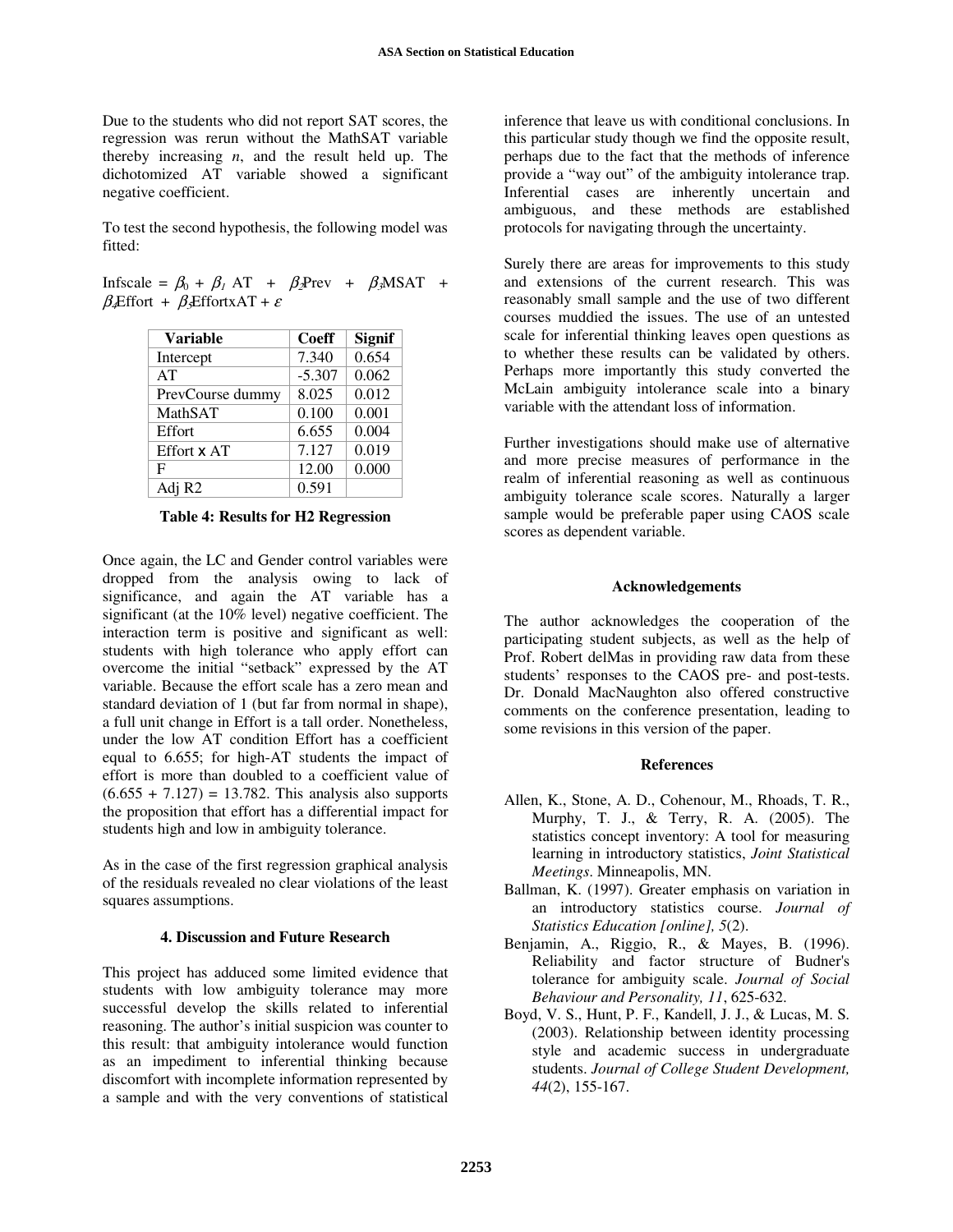- Budner, S. (1962). Intolerance of ambiguity as a personality variable. *Journal of Personality, 30*(1), 29-50.
- Cobb, G. W. (1993). Reconsidering statistics education: A National Science Foundation conference. *Journal of Statistics Education [online], 1*(1).
- Curley, S., Yates, F., & Abrams, F. (1986). Psychological sources of ambiguity avoidance. *Organizational Behavior and Human Performance, 38*, 230-256.
- delMas, R., Garfield, J., & Chance, B. (2003). The web-based ARTIST: An online resource for the assessment of instructional outcomes, *Joint Statistical Meetings*. San Francisco.
- DeRoma, V. M., Martin, K. M., & Kessler, M. L. (2003). The relationship between tolerance for ambiguity and need for course structure. *Journal of Instructional Psychology, 30*(2), 104-109.
- Durrheim, K., & Foster, D. (1997). Tolerance of ambiguity as a content specific construct. *Personality and Individual Differences, 22*(5), 741-750.
- Ellsberg, D. (1961). Risk, ambiguity, and the savage axioms. *Quarterly Journal of Economics, 75*, 643- 669.
- Feinberg, L., & Halperin, S. (1978). Affective and cognitive correlates of course perfectionism in introductory statistics. *Journal of Experimental Education, 46*(4), 11-18.
- Fibert, Z., & Ressler, W. H. (1998). Intolerance of ambiguity and political orientation among Israeli university students. *The Journal of Social Psychology, 138*(1), 33-40.
- Frenkel-Brunswik, E. (1948). Tolerance of ambiguity as an emotional and perceptual personality variable. *Journal of Personality, 18*, 108-143.
- Friedland, N., & Keinen, G. (1991). The effects of stress, ambiguity tolerance, and trait anxiety on the formation of causal relationships. *Journal of Research in Personality, 25*, 88-107.
- Furnham, A. (1994). A content, correlational and factor analytic study of four tolerance ambiguity questionnaires. *Personality and Individual Differences, 16*(3), 403-410.
- Furnham, A., & Ribchester, T. (1995). Tolerance of ambiguity: A review of the concept, its measurement and applications. *Current Psychology, 14*(3), 179-199.
- *The GAISE project: Statistics education guidelines for college courses*. (2004).): American Statistical Association.
- Grenier, S., Barrett, A.-M., & Ladouceur, R. (2005). Intolerance of uncertainty and intolerance of ambiguity: Similarities and differences. *Personality and Individual Differences, 39*, 593- 600.
- Hogan, T. P., Wyckoff, L. A., Krebs, P., Jones, W., & Fitzgerald, M. P. (2004). Tolerance for error and computational estimation ability. *Psychological Reports, 94*, 1393-1403.
- Hogg, R. V. (1991). Statistical education: Improvements are badly needed. *The American Statistician, 45*, 342-343.
- Johnson, H. L., Court, K. L., Roersma, M. H., & Kinnaman, D. T. (1995). Integration as integration: Tolerance of ambiguity and the integrative process at the undergraduate level. *Journal of Psychology and Theology, 23*(4), 271-276.
- Keinen, G. (1994). Effects of stress and tolerance of ambiguity on magical thinking. *Journal of Personality and Social Psychology, 67*(1), 48-55.
- Keren, G., & Gerritsen, L. E. M. (1999). On the robustness and possible accounts of ambiguity aversion. *Acta Psychologica, 103*, 149-172.
- Kirton, M. J. (1981). A reanalysis of two scales of tolerance of ambiguity. *Journal of Personality Assessment, 45*, 407-414.
- Konold, C. (1995). Issues in assessing conceptual understanding in probability and statistics. *Journal of Statistics Education [online], 3*(1).
- Lane, M. S., & Klenke, K. (2004). The ambiguity tolerance interface: A modified social cognitive model for leading under uncertainty. *Journal of Leadership and Organizational Studies, 10*(3), 69- 81.
- MacDonald, A. P. (1970). Revised scale for ambiguity tolerance: Reliability and validity. *Psychological Reports, 26*, 791-798.
- McKenzie, J., Devore, J., Mansfield, E., & Ord, K. (2005). Examining the introductory statistics course for business and economics through its textbooks, *Joint Statistical Meetings*. Minneapolis, MN.
- McLain, D. L. (1993). The MSTAT-I: A new measure of an individual's tolerance for ambiguity. *Educational and Psychological Measurement, 53*, 183-189.
- Medin, D. L. (1989). Concepts and conceptual structure. *American Psychologist, 44*(12), 1469- 1481.
- Murphy, G. L., & Allopenna, P. D. (1994). The locus of knowledge effects in conceptual learning. *Journal of Experimental Psychology: Learning, Memory and Cognition, 20*(4), 904-919.
- Norton, R. W. (1975). Measurement of ambiguity tolerance. *Journal of Personality Assessment, 39*(6), 607-619.
- Pazzani, M. J. (1991). Influence of prior knowledge on concept acquisition: Experimental and computational results. *Journal of Experimental Psychology: Learning, Memory and Cognition, 17*(3), 416-432.